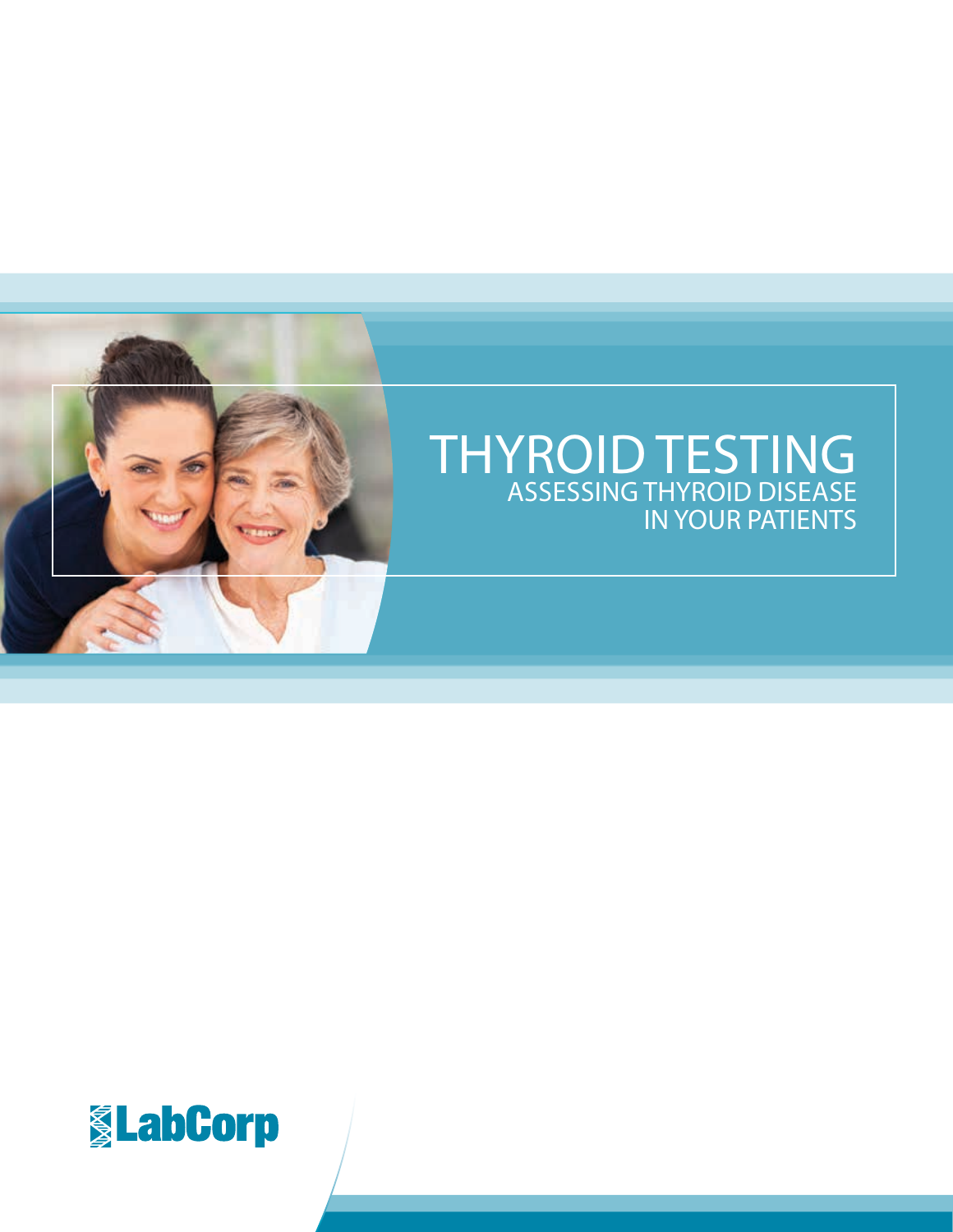

# THYROID FUNCTION

LabCorp's expertise in thyroid testing provides clinicians with a comprehensive portfolio for their thyroid needs.

### **SCREENING FOR THYROID FUNCTION IS IMPORTANT.**

**It is estimated that 20 million Americans suffer from some form of thyroid disease.1**

**More than 70% of hyperthyroid cases are caused by overproduction of thyroid hormone by the thyroid gland (Graves' disease).2**

**Hypothyroidism accounts for approximately 80% of patients with thyroid disorders.3**

#### **Diagnosing whether hyper- or hypothyroidism is caused by an autoimmune disease is critical for patient care and treatment.**

- **•** Graves' disease is the most common form of hyperthyroidism, and diagnostic testing indicators show a presence of thyroid-stimulating immunoglobulin (TSI) and TSH receptor antibodies (TRAb/TBII).<sup>4</sup>
- **•** Hashimoto's thyroiditis is one of the most common forms of hypothyroidism,<sup>5</sup> and it is usually characterized by the development of antithyroid peroxidase (anti-TPO) and/or antithyroglobulin (anti-Tg) autoantibodies.<sup>6</sup>



### LabCorp Offers Tests That Can Assist

in the diagnosis of thyroid disorders, including hyperthyroidism, hypothyroidism, and autoimmune diseases such as Graves' disease and Hashimoto's thyroiditis.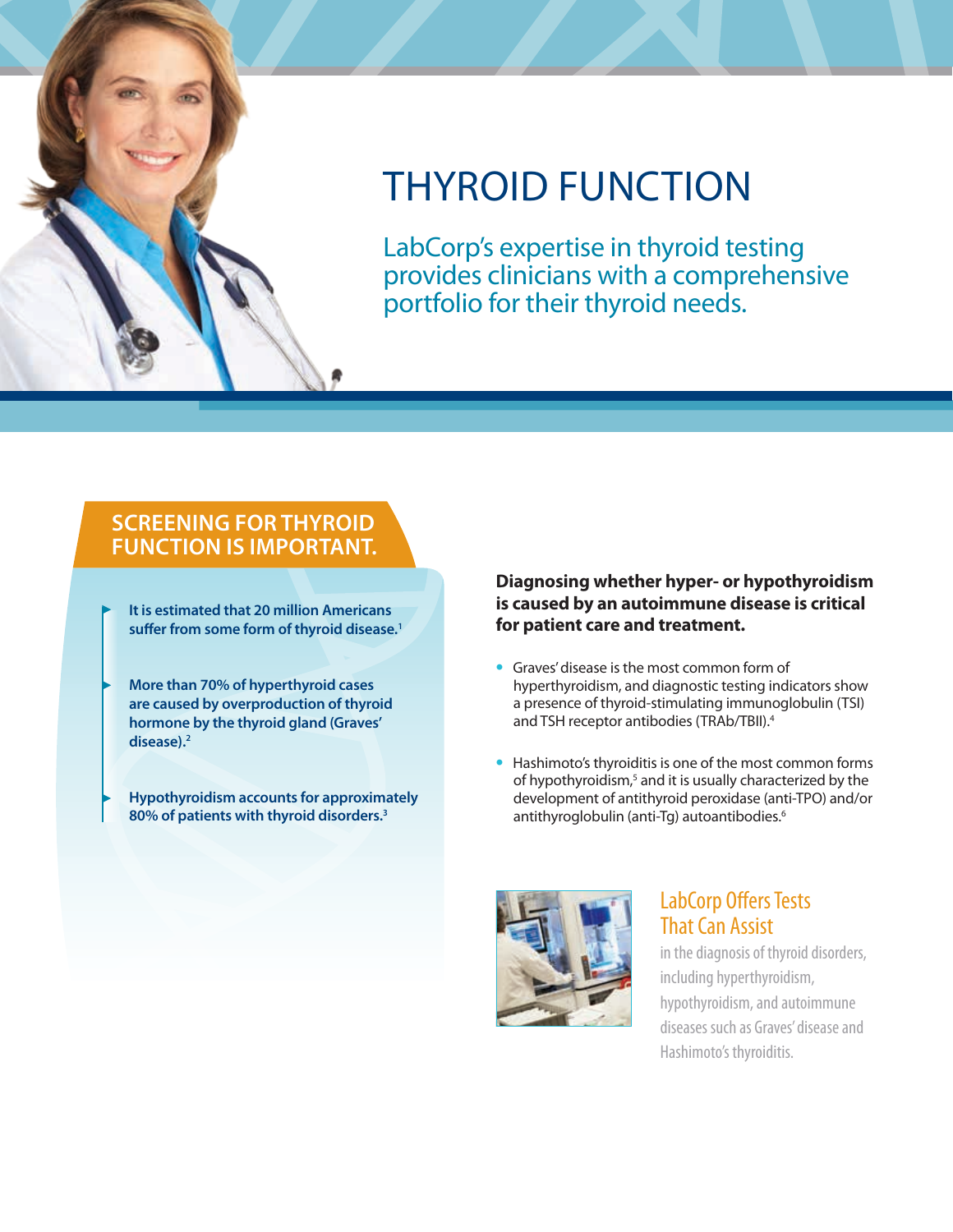Clients also have direct access to specialized offerings and services through LabCorp's Specialty Testing Group, including Endocrine Sciences and Dianon Pathology. Endocrine Sciences is a research-quality laboratory specializing in highly specific and sensitive endocrine testing services. Dianon Pathology is a leader in providing anatomic pathology services.

### Clinical Application

#### **LabCorp offers several test options to assist with your diagnosis, including:**

- **•** Thyroid cascade testing to assist with the diagnosis of thyroid dysfunction.
- **•** A full menu of thyroid tests for diagnosis of thyroid function and autoimmune disease.
- **•** Free thyroxine (T4) and free triiodothyronine (T3) assays by dialysis and HPLC/MS-MS, which provides enhanced accuracy over commonly used analog (automated) methods.<sup>7-10</sup> Dialysis and HPLC/MS-MS may be preferred for evaluating patients who have conditions that impact protein binding capacity, including those who:
	- **•** Have congenital absence of thyroxine-binding protein (TBG).7
	- Are pregnant.<sup>11</sup>
	- Are taking oral contraceptives or undergoing hormone therapy.<sup>12</sup>
	- Are taking antipsychotic medications.<sup>13</sup>
	- Have been diagnosed with a malignancy or other critical illness.<sup>14</sup>

### LabCorp Thyroid Cascade

The panel is based on a cascade algorithm that selects specific assays based on the results of previously performed tests, which are necessary to arrive at the most appropriate laboratory diagnosis.



**Note:** Please refer to LabCorp's Thyroid Cascade Technical Review (L964) for additional information regarding interpretation and references for thyroid cascade testing.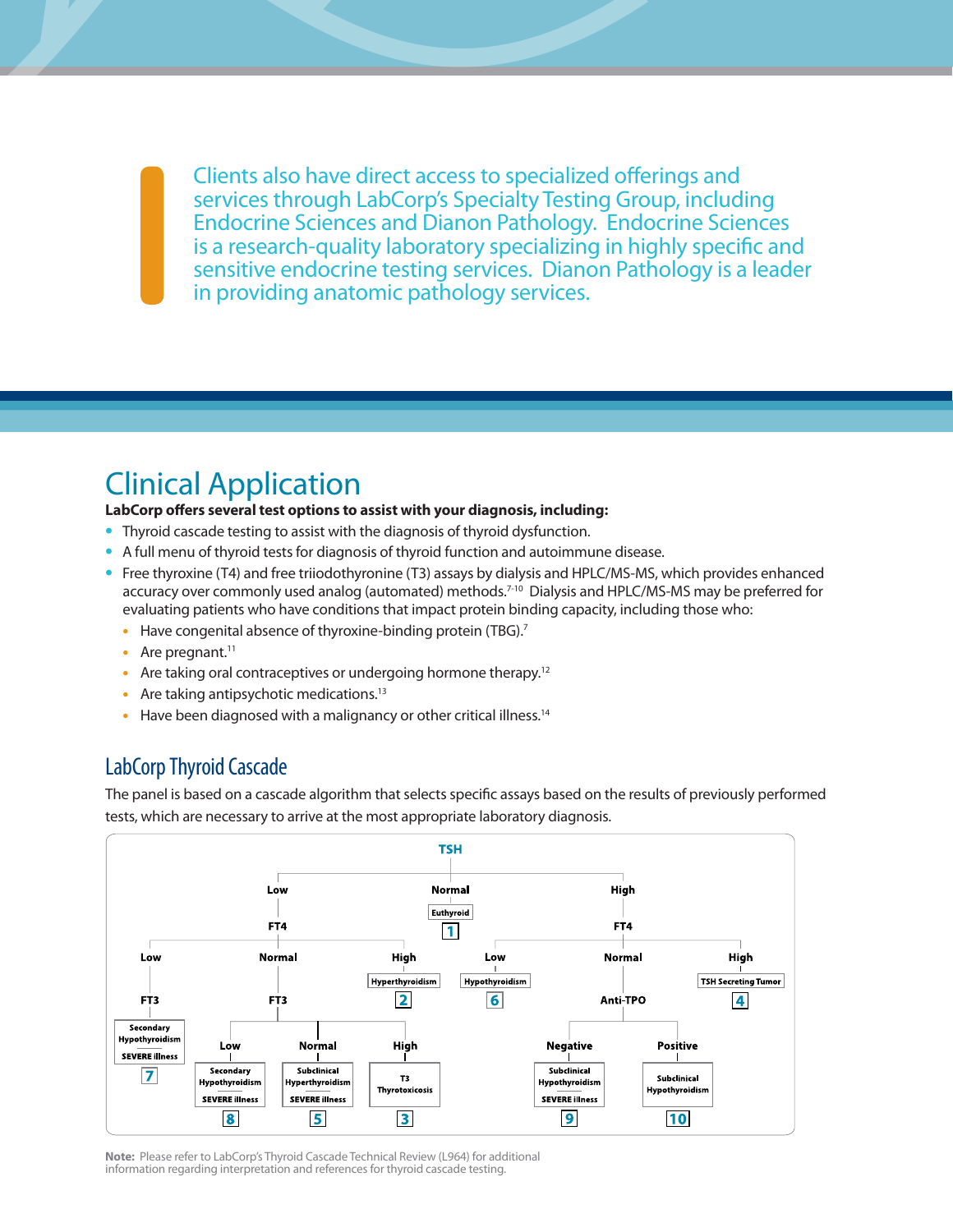### Thyroid Cancer Testing

#### LabCorp offers comprehensive testing for the diagnosis and monitoring of thyroid cancer.

### Detection and diagnosis of thyroid cancer is important.

- **•** Thyroid nodules are common, particularly in older adults. While fewer than 1 in 10 adults have palpable thyroid nodules, when thyroid ultrasonography is performed up to half of adults examined are found to have nodules.<sup>15</sup> About 1 in 20 thyroid nodules is cancerous.16
- **•** A thyroid biopsy using fine needle aspiration can differentiate between malignant and benign nodules.
- **•** When diagnosed and treated, common thyroid tumors present an 80% to 90% survival rate at 10 years, with survival rates of greater than 97% for younger patients who are treated appropriately.<sup>16</sup>

### LabCorp offers serum calcitonin testing for patients with suspected medullary thyroid carcinoma (MTC)<sup>17</sup>

- **•** Serum calcitonin testing is useful for the detection and confirmation of C-cell hyperplasia (the precursor of MTC) as well as a tumor marker for diagnosis and management of MTC.
- **•** Preoperative serum calcitonin is reported to roughly correlate with tumor weight or extent of disease; therefore, postoperative levels also have prognostic application.

### LabCorp also offers molecular blood testing for RET gene mutations.

- **•** Testing includes mutation analysis by sequencing of exons 10, 11, 13, 14, 15, and 16 of the RET proto-oncogene.
- **•** Mutations found in these exons have been associated with patients that develop multiple endocrine neoplasia type 2 (MEN 2) and/or familial medullary thyroid carcinoma (FMTC). Testing for RET germline mutations is recommended in patients with a family or personal history consistent with MEN 2 or FMTC.17
- **•** Known mutation testing of RET mutations is also available for patients with family members who have previously identified mutations.

LabCorp and Dianon Pathology, a member of the LabCorp Specialty Testing Group, offer several test options for detecting and diagnosing thyroid cancer using fine needle aspiration (FNA) biopsies.

### Fine Needle Aspirate Collection Kits

**LabCorp and Dianon Pathology both offer fine needle aspirate collection kits that employ a space-saving design to assist with efficient biopsy collection. The collection kits include:**

- **•** 8 slides with fixative containers and 1 CytoLyt® vial.
- **•** Convenient design to hold specimen containers in place during the aspiration procedure.
- **•** Specialized thyroid FNA kits with an option that includes a vial of RNARetain® for molecular testing



### Dianon Test Kit

Dianon Thyroid FNA Kit with RNARetain®

If FNA results are indeterminate, LabCorp and Dianon Pathology offer ThyGeNEXT® with reflex to ThyraMIR<sup>™</sup>. These laboratories also offer an option for the Thyroid FNA test with indeterminate reflex to ThyGeNEXT® only, and utilize the Bethesda system nomenclature for thyroid FNA cytology results.

### Dianon Pathology also provides the following cytopathology services, including:

- **•** Specialized endocrine pathology requisition
- **•** Full-color reports with photomicrographs
- **•** Dedicated cytopathology staff with expertise that includes thyroid biopsies

### ThyGeNEXT® and ThyGeNEXT® with reflex to ThyraMIRTM are performed by Interpace Diagnostics® as a send-out from LabCorp.

- **•** ThyGeNEXT® includes markers for BRAF, HRAS, KRAS, NRAS, PIK3CA, ALK, GNAS, RET, TERT, PTEN, NTRK, PPARgamma, THADA, and PAX8
- **•** ThyraMIRTM includes 10 miRNA markers and occurs if ThyGeNEXT® is negative or not fully indicative of malignancy
- **•** Combined negative predictive value (likelihood negative result is truly benign) found to be 94%22
- **•** Combined positive predictive value (likelihood positive result is malignant) found to be 74%<sup>22</sup>
- **•** Predicted to result in up to 85% reduction in unnecessary diagnostic surgeries<sup>22</sup>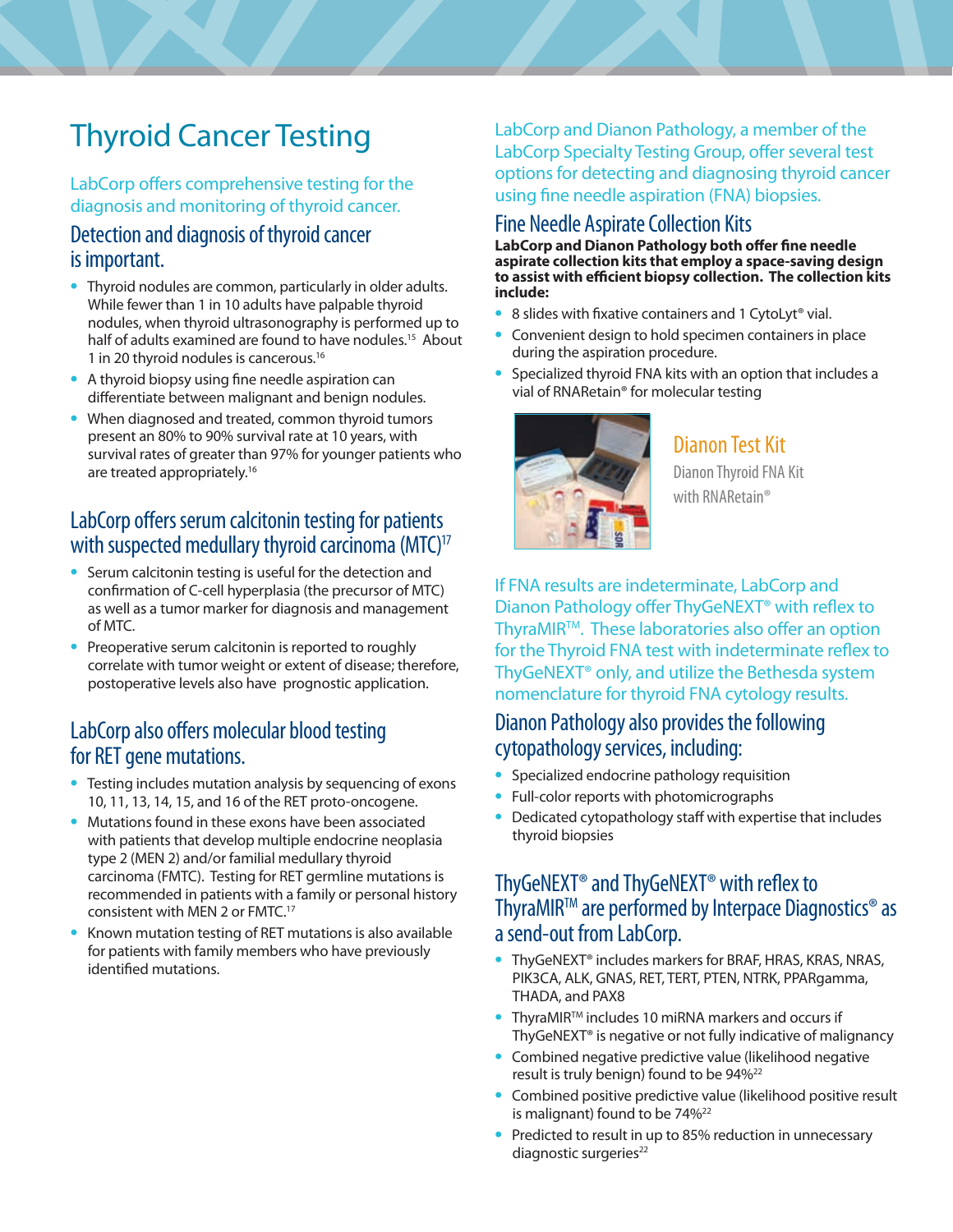### Thyroid Cancer Monitoring

### Once thyroid cancer has been diagnosed and treated, patients must be closely monitored for cancer recurrence.

- **•** Thyroglobulin is a protein secreted only by thyroid tissue.
- **•** After thyroidectomy, thyroglobulin levels are commonly used to detect recurrence of thyroid cancer.<sup>18</sup>
- **•** Patients with MTC are also monitored with calcitonin and CEA testing as recommended by American Thyroid Association guidelines.<sup>17</sup>

### LabCorp offers enhanced sensitivity for thyroglobulin and antithyroglobulin testing to monitor for thyroid cancer recurrence.

- **•** Serum thyroglobulin (Tg) is primarily used in the postoperative management of differentiated thyroid cancer (DTC).
- **•** Thyroglobulin antibody (TgAb) is detected in an estimated 25% of patients with DCT.<sup>19</sup> In those patients, there is a risk of interference with Tg measurement using immunometric (IMA) methods that can lead to false-negative (inappropriately low or undetectable) Tg results.4,19,20 Even low antibody concentrations can interfere with Tg measurements.4
- **•** LabCorp's Thyroglobulin With Antithyroglobulin Antibody test offers a dual assay strategy for Tg in an effort to minimize the potential effect of TgAb interference.
	- **•** Specimens are tested for TgAb using a sensitive IMA.
	- **•** Specimens with TgAb below the detectable limit (<1.0 IU/mL) are tested for Tg by sensitive secondgeneration IMA.
	- **•** Specimens with any measurable TgAb levels (≥1.0 IU/mL) are tested for Tg by radioimmunoassay (RIA), which is less prone to interference by TgAb.<sup>4</sup>
- **•** Clinicians who require extended (I year) specimen storage may order LabCorp's Comprehensive Thyroglobulin Profile, which is performed by Endocrine Sciences, a member of the LabCorp Specialty Testing Group.

### LabCorp offers thyroglobulin testing for lymph node aspirate diluted in saline.

- **•** Aspirate material from lymph nodes can be tested for the presence of thyroglobulin if there is suspicion that thyroid cancer has spread to the lymphatic system.<sup>21</sup>
- **•** The lymph node aspirate is collected and washed into a 1 mL saline solution, and the saline solution is tested for the presence of thyroglobulin.

#### **Thyroglobulin With Antithyroid Antibody Test**





### Lymph Node Aspirate Collection Kit

A convenient lymph node aspirate collection kit is available that includes instructions and a vial containing 1 mL of saline solution.

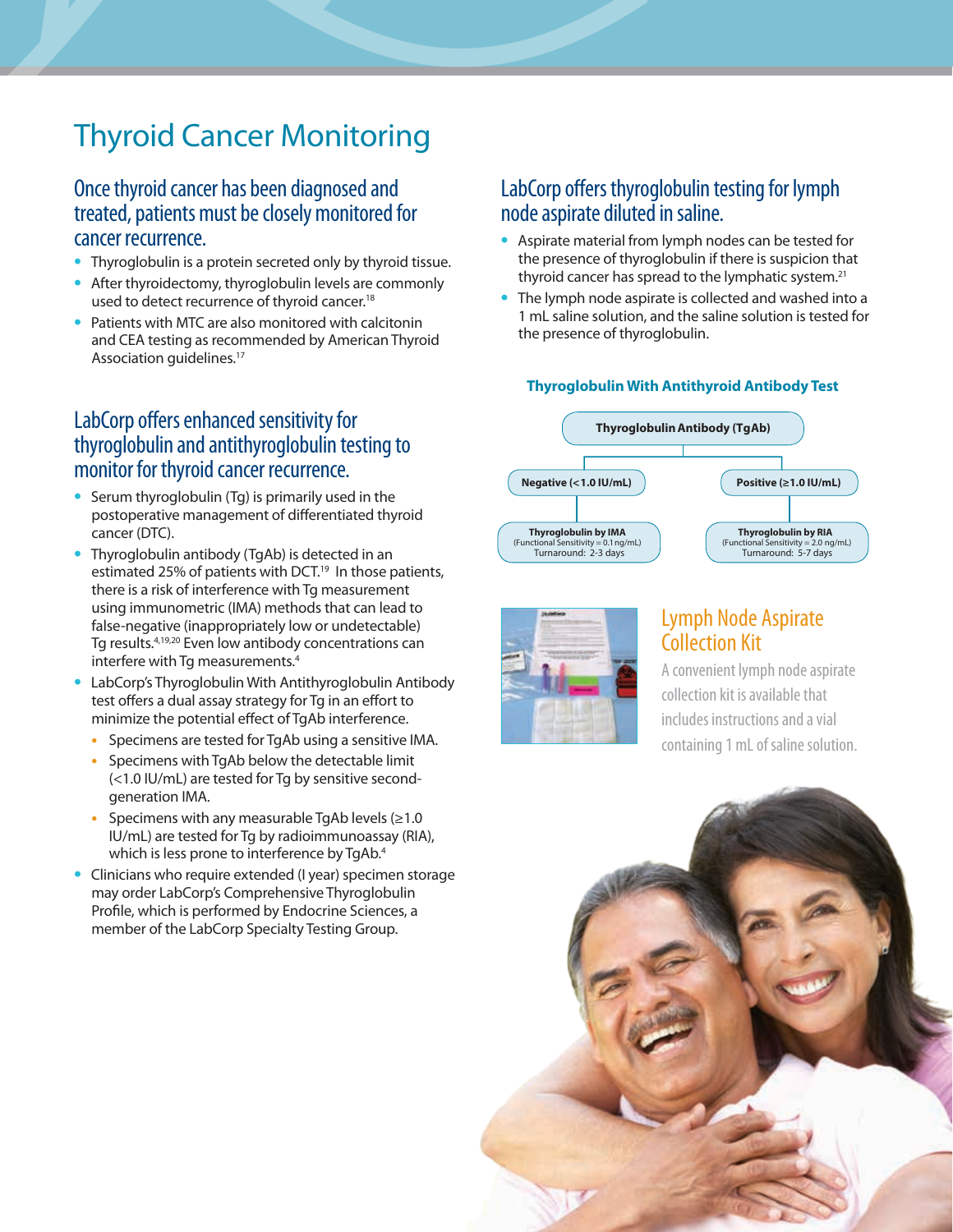## Thyroid Testing Services

### **Thyroid Function: Testing for Hyper- and Hypothyroidism**

| <b>Test Name</b>                                                                                                                                   | <b>Number</b> | <b>Methodology</b>                                         | <b>Specimen</b>                                                                              | <b>Container</b>                                                                                            | <b>Storage</b>                          |
|----------------------------------------------------------------------------------------------------------------------------------------------------|---------------|------------------------------------------------------------|----------------------------------------------------------------------------------------------|-------------------------------------------------------------------------------------------------------------|-----------------------------------------|
| <b>Thyroid Cascade Profile: TSH with</b><br>automatic reflex (as diagnostically<br>warranted) to $FT_a$ , $FT_a$ , and/or TPO<br><b>antibodies</b> | 330015        | <b>ECLIA</b>                                               | 2.0 mL serum<br>Minimum: 1.0 mL                                                              | Red-top tube or gel-<br>barrier tube                                                                        | Refrigerate                             |
| Thyroxine $(T_a)$                                                                                                                                  | 001149        | CEDIA                                                      | Serum: 1 mL (adult), 0.8<br>mL (pediatric) Minimum:<br>0.5 mL (adult), 0.3 mL<br>(pediatric) | Red-top tube or gel-<br>barrier tube                                                                        | Refrigerate                             |
| <b>Thyroid-stimulating Hormone (TSH)</b>                                                                                                           | 004259        | <b>ECLIA</b>                                               | 0.8 mL serum<br>Minimum: 0.3 mL                                                              | Red-top tube or gel-<br>barrier tube                                                                        | Refrigerate                             |
| Thyroxine $(T_a)$ Free, Dialysis/Mass<br>Spectrometry <sup>++</sup>                                                                                | 501902*       | Direct<br>dialysis mass<br>spectrometry;<br><b>HPLC/MS</b> | 1.0 mL serum or plasma<br>Minimum: 0.5 mL                                                    | Red-top tube or<br>lavender-top (EDTA)<br>tube                                                              | Freeze                                  |
| Thyroxine $(T_a)$ , Free, Direct, Serum                                                                                                            | 001974        | <b>ECLIA</b>                                               | 0.8 mL serum<br>Minimum: 0.3 mL                                                              | Red-top tube or gel-<br>barrier tube                                                                        | Refrigerate                             |
| <b>Thyroxine-binding Globulin (TBG),</b><br><b>Serum</b>                                                                                           | 001735        | <b>ICMA</b>                                                | 0.5 mL serum<br>Minimum: 0.3 mL                                                              | Red-top tube or gel-<br>barrier tube                                                                        | Refrigerate                             |
| Triiodothyronine $(T_3)$                                                                                                                           | 002188        | <b>ECLIA</b>                                               | 0.8 mL serum<br>Minimum: 0.3 mL                                                              | Red-top or gel-barrier<br>tube                                                                              | Refrigerate                             |
| Triiodothyronine (T <sub>3</sub> ), Free, Serum                                                                                                    | 010389        | <b>ECLIA</b>                                               | 0.8 mL serum<br>Minimum: 0.3 mL                                                              | Red-top tube or gel-<br>barrier tube                                                                        | Refrigerate                             |
| Triiodothyronine, Free (FT <sub>3</sub> ), Dialysis<br>and LC-MS/MS <sup>++</sup>                                                                  | 503600*       | Equilibrium<br>dialysis and<br>HPLC/MS-MS                  | 1.0 mL serum<br>Minimum: 0.3 mL                                                              | Red-top tube,<br>gel-barrier tube,<br>lavender-top (EDTA)<br>tube, or green-top<br>(sodium heparin)<br>tube | Freeze<br>(preferred) or<br>refrigerate |

### **General Autoimmune Screen: Testing for Hyper- and Hypothyroidism**

| <b>Thyroglobulin Antibody</b>              | 006685 | <b>ICMA</b>                         | 1.0 mL serum                    | Red-top tube or gel-<br>barrier tube | Room<br>Temperature |
|--------------------------------------------|--------|-------------------------------------|---------------------------------|--------------------------------------|---------------------|
| <b>Thyroid Antibodies</b>                  | 006684 | See individual<br>test descriptions | 1.0 mL serum                    | Red-top tube or gel-<br>barrier tube | Refrigerate         |
| <b>Thyroid Peroxidase (TPO) Antibodies</b> | 006676 | <b>ECLIA</b>                        | 0.8 mL serum<br>Minimum: 0.3 mL | Red-top tube or gel-<br>barrier tube | Refrigerate         |

### **Graves' Disease Autoimmune Screen**

| <b>Thyroid-Stimulating Immunoglobulin</b><br>(TSI) | 140749  | Chinese hamster<br>ovary cell line<br>transfected<br>with thyrotropin<br>receptor and<br>a luciferase<br>reporter gene | 3.0 mL serum<br>Minimum: 0.3 mL | Red-top tube or gel-<br>barrier tube | Refrigerate                            |
|----------------------------------------------------|---------|------------------------------------------------------------------------------------------------------------------------|---------------------------------|--------------------------------------|----------------------------------------|
| <b>TSH Receptor Antibody (TRAb/TBII)</b>           | 500538* | <b>Binding inhibition</b><br>assay                                                                                     | 1.0 mL serum<br>Minimum: 0.3 mL | Red-top tube or gel-<br>barrier tube | Ambient (same<br>day) or <b>freeze</b> |

Visit the online Test Menu at **www.LabCorp.com** for full test information, including CPT codes and current specimen collection requirements.

\* Testing performed at Endocrine Sciences.<br>++ Free T, and free T, by dialysis and HPLC/MS-MS should be used for patients known to have<br>abnormal binding proteins due to pregnancy, hormone replacement, or critical illnesses.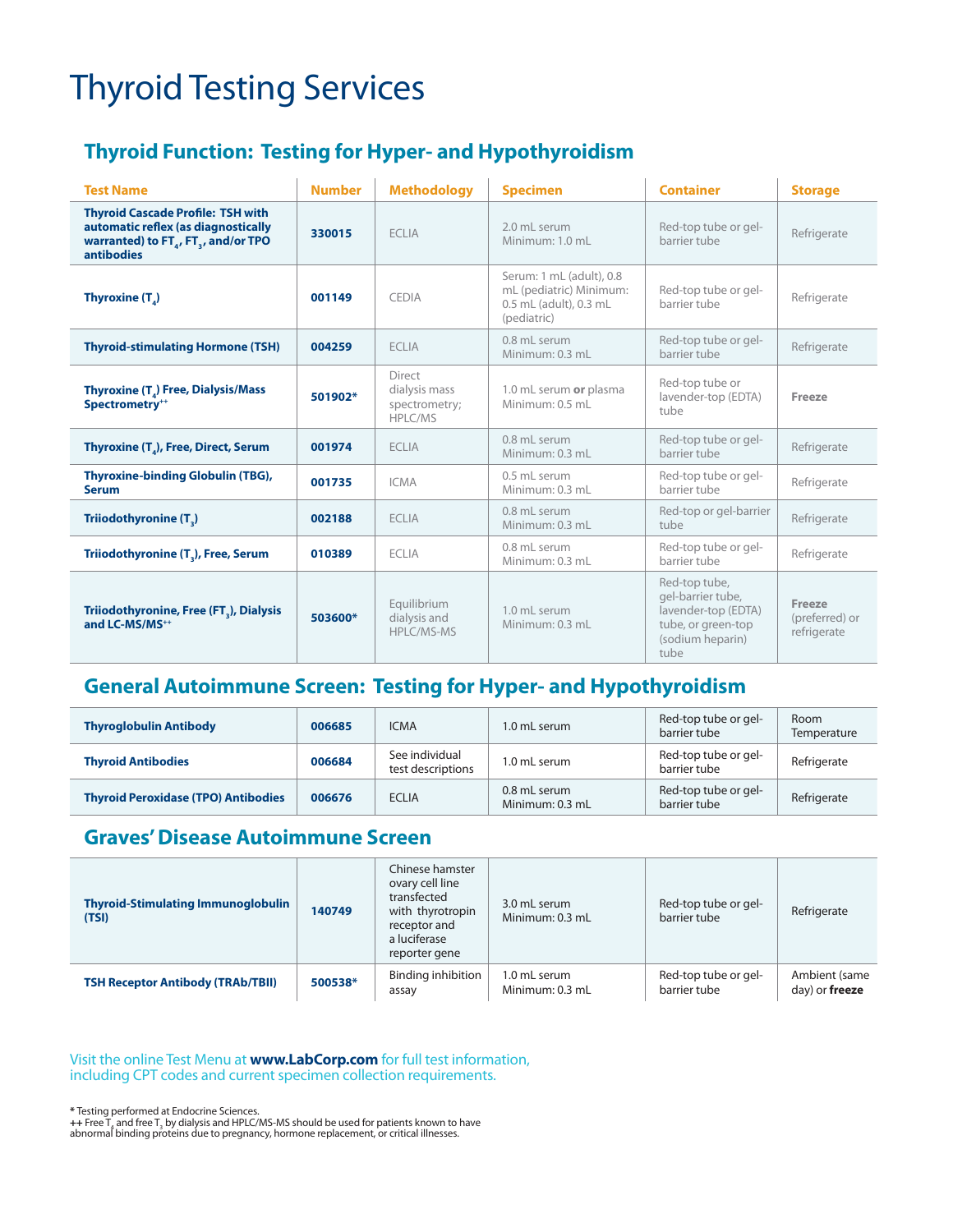### **Thyroid Cancer Screen: Testing for Diagnosis of Thyroid Cancer**

| <b>Test Name</b>                                                    | <b>Number</b> | <b>Methodology</b>      | <b>Specimen</b>                                                                       | <b>Container</b>                     | <b>Storage</b>            |
|---------------------------------------------------------------------|---------------|-------------------------|---------------------------------------------------------------------------------------|--------------------------------------|---------------------------|
| <b>Calcitonin (Thyrocalcitonin)</b>                                 | 004895        | <b>ICMA</b>             | 1.0 mL serum<br>Minimum: 0.4 mL                                                       | Red-top tube or gel-<br>barrier tube | Freeze                    |
| <b>Fine Needle Aspiration Cytology</b>                              | 009001        | Morphologic<br>analysis | Aspirated material<br>Recommend using<br>LabCorp Collection kit:<br>Catalog Nº FNAK10 | Slide(s); Coplin jar(s)              | Refrigerate               |
| <b>MEN2: RET Gene Sequencing</b><br>(for hereditary thyroid cancer) | 504008*       | PCR, sequencing         | 4.0 mL whole blood<br>Minimum: 1.0 mL                                                 | Lavender-top (EDTA)<br>tube          | Ambient or<br>refrigerate |

### **Thyroid Cancer Monitoring: Testing for Recurrence of Thyroid Cancer**

| <b>Calcitonin (Thyrocalcitonin)</b>                                        | 004895  | <b>ICMA</b>     | 1.0 mL serum<br>Minimum: 0.4 mL                                                                            | Red-top tube or gel-<br>barrier tube            | Freeze              |
|----------------------------------------------------------------------------|---------|-----------------|------------------------------------------------------------------------------------------------------------|-------------------------------------------------|---------------------|
| <b>Carcinoembryonic Antigen (CEA)</b>                                      | 002139  | <b>ECLIA</b>    | 0.8 mL serum<br>Minimum: 0.3 mL                                                                            | Red-top tube or gel-<br>barrier tube            | Refrigerate         |
| <b>Thyroglobulin Antibody and</b><br><b>Thyroglobulin, IMA or LC/MS-MS</b> | 042045  | IMA or LC/MS-MS | 3 mL serum<br>Minimum: 2 mL                                                                                | Red-top tube or gel-<br>barrier tube            | Room<br>temperature |
| <b>Thyroglobulin Antibody and</b><br><b>Thyroglobulin, IMA or RIA</b>      | 042060  | IMA or RIA      | 3 mL serum<br>Minimum: 2 mL                                                                                | Red-top tube or gel-<br>barrier tube            | Room<br>temperature |
| <b>Thyroglobulin, Lymph Node Aspirate</b>                                  | 502380* | <b>ICMA</b>     | Lymph node aspirate in 1.0<br>mL saline<br>Recommend using<br>LabCorp Collection kit:<br>Catalog Nº 38621G | Lymph Node<br>Collection Kit and<br>saline vial | Freeze              |

Visit the online test menu at **www.LabCorp.com** for full test information, including CPT codes and current specimen collection requirements.

\* Testing performed at Endocrine Sciences.<br>++ Free T and free T , by dialysis and HPLC/MS-MS should be used for patients known to have<br>abnormal binding proteins due to pregnancy, hormone replacement, or critical illnesses.